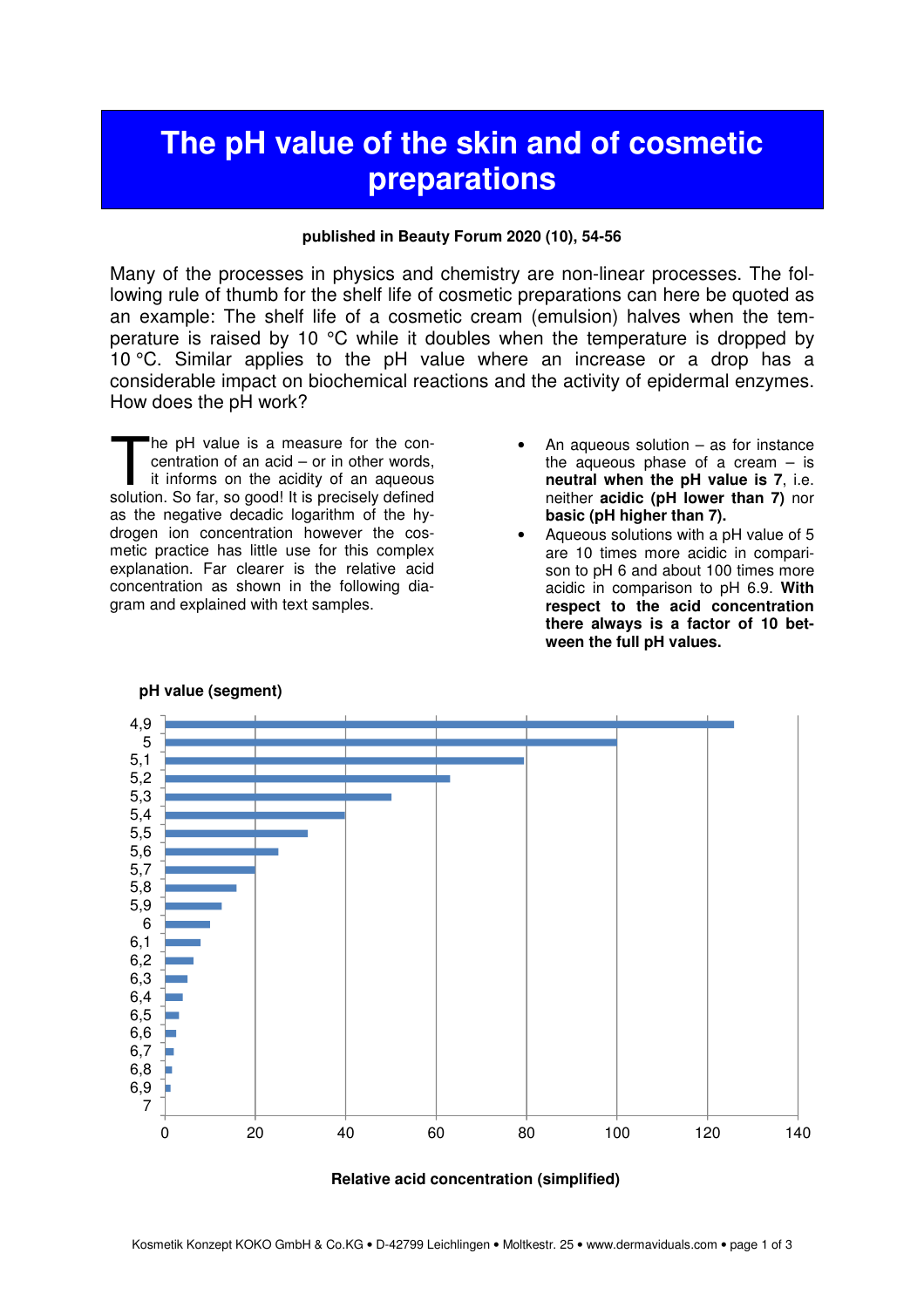- Aqueous solutions with a pH value of 6 are considered to be mildly acidic.
- Gastric acid has a pH value of about 1 just like diluted hydrochloric acid. This corresponds to a 100,000-fold concentration of the acid in comparison to pH 6.
- Lemon juice and vinegar have pH values of about 2.4 to 2.5.

# **Acid mantle of the skin**

While blood with its pH value of 7.4 shows a weak basic reaction, the hydrolipid film of the skin surface is lightly acidic with pH values of about 4.5 up to 5.5, depending on the person and the body area. The low pH value of the skin results from the oxidative breakdown of skin barrier substances by the skin flora. Acids are formed in this process. The thus developed "acid mantle" of the skin protects the skin and in particular the locally adapted resident germ populations against exogenous microorganisms. From this point of view the uncritical use of strong antioxidants in skin care preparations may be counterproductive as it has an impact on the oxidative activities of the skin microbiome. It should also be mentioned that the pH value is increased in the case of barrier disorders such as atopic skin and irritative contact dermatoses.

## **Buffer effects of the skin**

Acids can be neutralised with bases. In the case of a continuous neutralisation of acids with bases the pH value also continuously rises up to a pH value of 7. And to mention an example: hydrochloric acid and soda lye form common salt (sodium chloride) as known from the kitchen. Aqueous solutions of common salt are "pH neutral".

Every single day the skin surface gets in contact with varying acidic and basic substances. Such contacts would continuously modify the dermal pH value and hence interfere with the physiological, frequently enzymatic processes that require a specific pH value. Such modifications are impeded with a specific composition of the skin surface: to a certain extent it keeps the pH value of the skin at a constant level regardless of the impact of exogenous substances. The technical term for these specific compositions is "buffer ". The so associated buffer capacity of the skin or in other words, the capacity to compensate external influences is relatively small in amount however sufficient to such an extent that skin care creams with pH value <7 and water with pH value of 7 cannot modify the regular pH level of the skin. In other words: It makes no difference

whether a cream with a value of pH 6.5 or pH 5 is applied: it does not necessarily have to be "pH skin neutral" (pH 5.5).

# **Skin irritations**

The situation is quite different when preparations or chemical substances with high buffer capacity are applied on the skin. This frequently occurs with working substances. In these cases often an extended contact with a medium with pH value of 8 is enough to seriously affect the skin. The same applies to pH values lower than 4 as for instance with concentrated fruit acids which thus have keratolytic effects (fruit acid peelings). This leads to corrosive injuries in case that the recommended treatment times are exceeded. The same peeling effect could of course be achieved with diluted hydrochloric acid but this idea is hard to sell due to its name.

Such kind of targeted irritations are tied to subsequent regenerative efforts of the skin. What makes sense when once-only administered after diagnosed dermatological indications and cosmetic conditions, is related to long-term side effects such as rosacea and perioral dermatitis when applied regularly and over an extended period of time. In other words, the skin reacts in a cumulative way similar to radiation damages – the skin will not forget a thing.

Not only liquids but also solid substances can destroy the acid mantle of the skin after extended exposure. A typical example is the calcium carbonate used as a bulking agent in cardboard packages. It reacts with the natural fatty acids of the skin and forms calcium soaps while the packages as such additionally have degreasing effects. Unless protective skin care is applied or gloves are worn during the daily work with packages, dermatoses are likely to develop. The skin-damaging risks are still much higher when working with lime and cement at construction sites.

## **Elderly skin**

Statistics says that the elderly skin has a higher pH value (pH 6) than young skin. With adequate preparations buffered to a pH value of 4.5 the cosmetic industry tries to down-regulate the pH value on a permanent basis. The idea behind is to optimally maintain the enzyme-controlled skin metabolism. In how far this strategy proves successful depends on several, still unanswered questions:

• Is the higher pH level of the skin surface culture-bound or rather a pathologic symptom of old age?